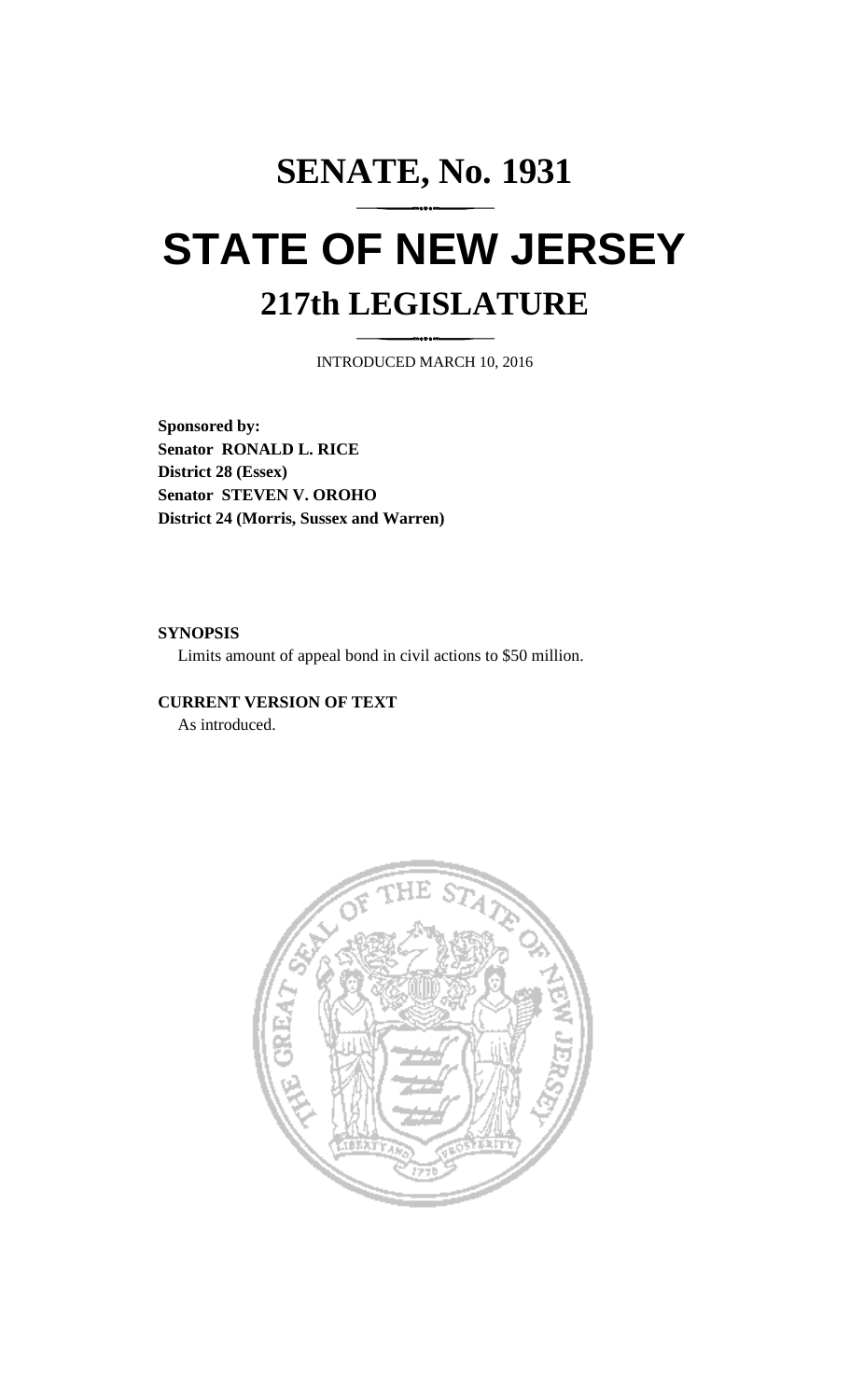**AN ACT** concerning the posting of appeal bonds in civil actions and supplementing Title 2A of the New Jersey Statutes. **BE IT ENACTED** *by the Senate and General Assembly of the State of New Jersey:* 1. a. Any supersedeas bond posted pursuant to court order during the pendency of an appeal of a civil action in connection with a stay of a judgment granting legal, equitable, or other relief shall be set in accordance with the applicable laws or Rules of Court, except that the total appeal bond or other forms of security 12 required of all appellants collectively shall not exceed \$50,000,000, together with trial costs. b. Nothing in this act or in any other provision of law shall be construed to eliminate the discretion of the court, after notice and hearing and for good cause shown, to reduce the bond to a lower amount. 2. Notwithstanding the provisions of section 1 of this act, if an appellee proves by a preponderance of the evidence that an appellant is concealing its assets, or is dissipating or diverting assets outside the ordinary course of business to avoid payment of a judgment, a court may enter orders that: a. are necessary to protect the appellee; and b. require the appellant to post a supersedeas bond in an amount up to the total amount of the judgment. As used in this section, "dissipating or diverting assets" does not include expenditures, including incentive or other payments to the owners of a business, of a kind that the appellant made in the regular course of business prior to entry of the judgment being appealed. 3. As used in this act: a. "Civil action" means all cases involving individual, aggregated, class action, or otherwise joined claims; and b. "Legal, equitable, or other relief" means all forms of relief, including compensatory, special, punitive, exemplary or other damages; injunctive relief; or any other form of relief. 4. This act shall take effect immediately and shall apply to all judgments entered on or after the effective date, regardless of the date the action was filed. STATEMENT This bill would limit the amount of the appeal bond in civil actions to the total value of the monetary judgment or \$50 million, whichever is less.